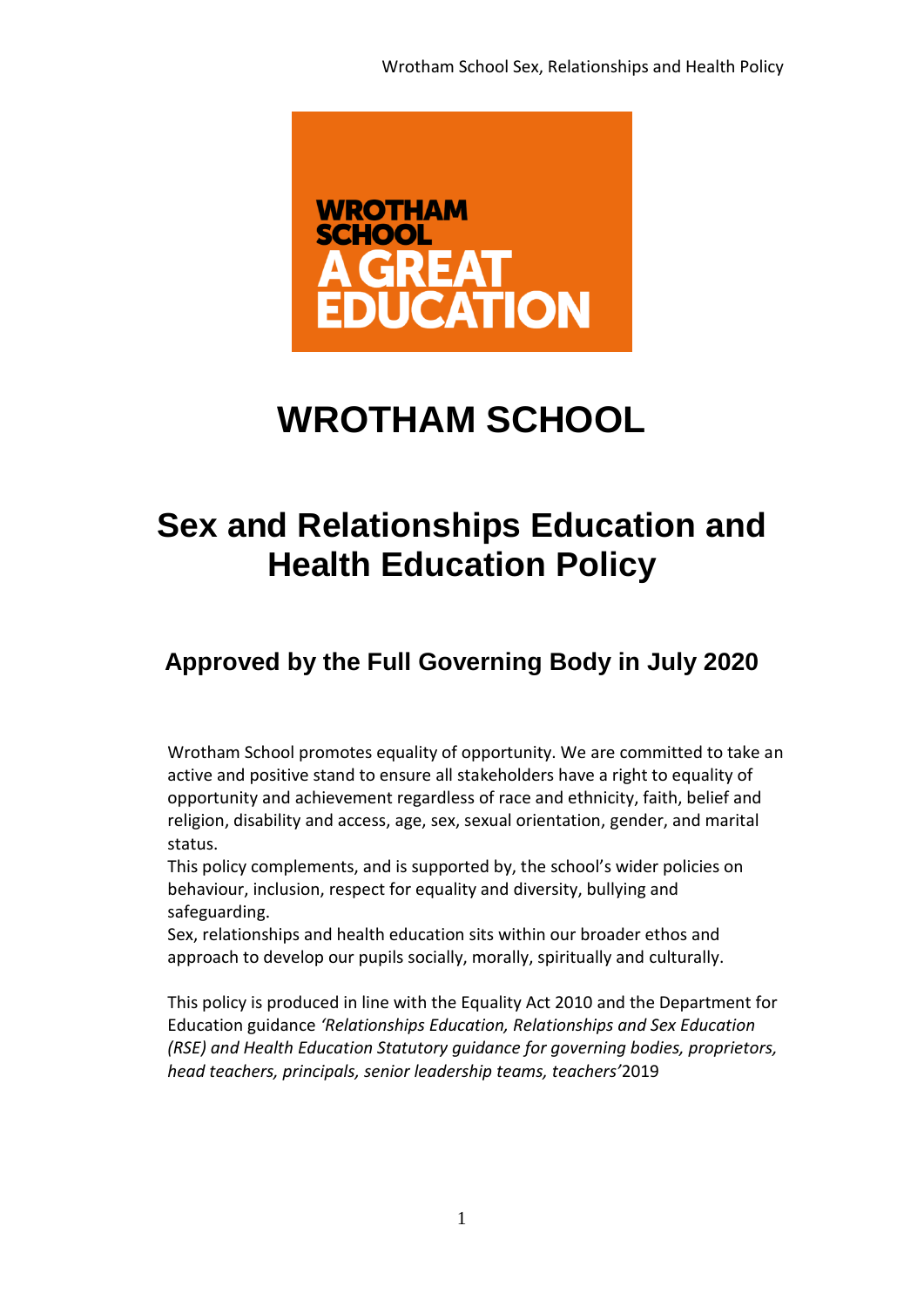## **WROTHAM SCHOOL SEX & RELATIONSHIPS EDUCATION (SRE) POLICY**

The new curriculum will be mandatory from September 2020. Foreword by the Secretary of State (June 2019)

*Today's children and young people are growing up in an increasingly complex world and living their lives seamlessly on and offline. This presents many positive and exciting opportunities, but also challenges and risks. In this environment, children and young people need to know how to be safe and healthy, and how to manage their academic, personal and social lives in a positive way.*

*This is why we have made Relationships Education compulsory in all primary schools in England and Relationships and Sex Education compulsory in all secondary schools, as well as making Health Education compulsory in all state-funded schools. The key decisions on these subjects have been informed by a thorough engagement process, including a public call for evidence that received over 23,000 responses from parents, young people, schools and experts and a public consultation where over 40,000 people contacted the Department for Education.*

*The depth and breadth of views is clear, and there are understandable and legitimate areas of contention. Our guiding principles have been that all of the compulsory subject content must be age appropriate and developmentally appropriate. It must be taught sensitively and inclusively, with respect to the backgrounds and beliefs of pupils and parents while always with the aim of providing pupils with the knowledge they need of the law.*

*We are clear that parents and carers are the prime educators for children on many of these matters. Schools complement and reinforce this role and have told us that they see building on what pupils learn at home as an important part of delivering a good education. We agree with this principle and congratulate the many schools delivering outstanding provision to support the personal development and pastoral needs of their pupils. We are determined that the subjects must be deliverable and give schools flexibility to shape their curriculum according to the needs of their pupils and communities.*

*In primary schools, we want the subjects to put in place the key building blocks of healthy, respectful relationships, focusing on family and friendships, in all contexts, including online. This will sit alongside the essential understanding of how to be healthy. At secondary, teaching will build on the knowledge acquired at primary and develop further pupils' understanding of health, with an increased focus on risk areas such as drugs and alcohol, as well as introducing knowledge about intimate relationships and sex.*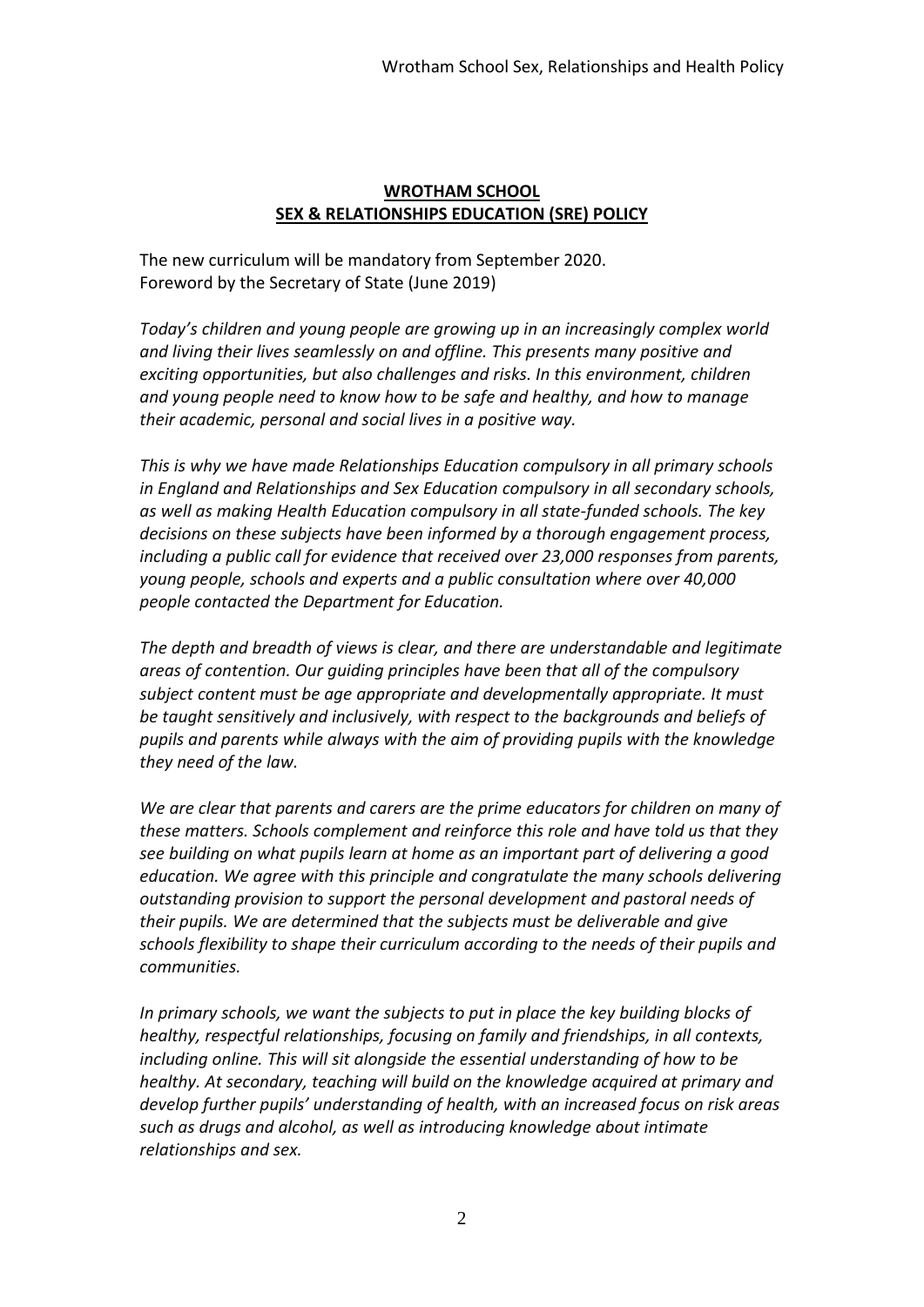*Teaching about mental wellbeing is central to these subjects, especially as a priority for parents is their children's happiness. We know that children and young people are increasingly experiencing challenges, and that young people are at particular risk of feeling lonely. The new subject content will give them the knowledge and capability to take care of themselves and receive support if problems arise.*

*All of this content should support the wider work of schools in helping to foster pupil wellbeing and develop resilience and character that we know are fundamental to pupils being happy, successful and productive members of society. Central to this is pupils' ability to believe that they can achieve goals, both academic and personal; to stick to tasks that will help them achieve those goals, even when the reward may be distant or uncertain; and to recover from knocks and challenging periods in their lives.*

*This should be complemented by development of personal attributes including kindness, integrity, generosity, and honesty. We have endeavoured to ensure the content is proportionate and deliverable. Whilst we are not mandating content on financial education or careers, we want to support the high quality teaching of these areas in all schools as part of a comprehensive programme, which complements the national curriculum where appropriate and meets the ambitions of the Careers Strategy. We know that many schools will choose to teach the compulsory content within a wider programme of Personal, Social, Health and Economic Education or similar. Schools are encouraged to continue to do so, if this is right for them, and build on established, high quality programmes.*

*These subjects represent a huge opportunity to help our children and young people develop. The knowledge and attributes gained will support their own, and others', wellbeing and attainment and help young people to become successful and happy adults who make a meaningful contribution to society.*

# **Aims & Objectives**

In line with DfEE guidelines (2019) sex, relationship and health education at Wrotham is delivered. This will be through the new 'Life, Society and Character' curriculum for years 7 & 9 and within the 'progress time' framework for other year groups, including the sixth form. Effective sex, relationship education and health education (SRE & HE) is essential if young people are to make responsible and well informed decisions about their lives. The SRE and HE delivery comprehensively covers the requirement to teach 'British Values' and covers many aspects of SMSC (Social, Moral, Spiritual and Cultural) provision. The delivery of this policy also reflects out school focus on developing 'Character Strengths'

Our Sex and Relationships education and Health Education is underpinned by our clear school ethos:

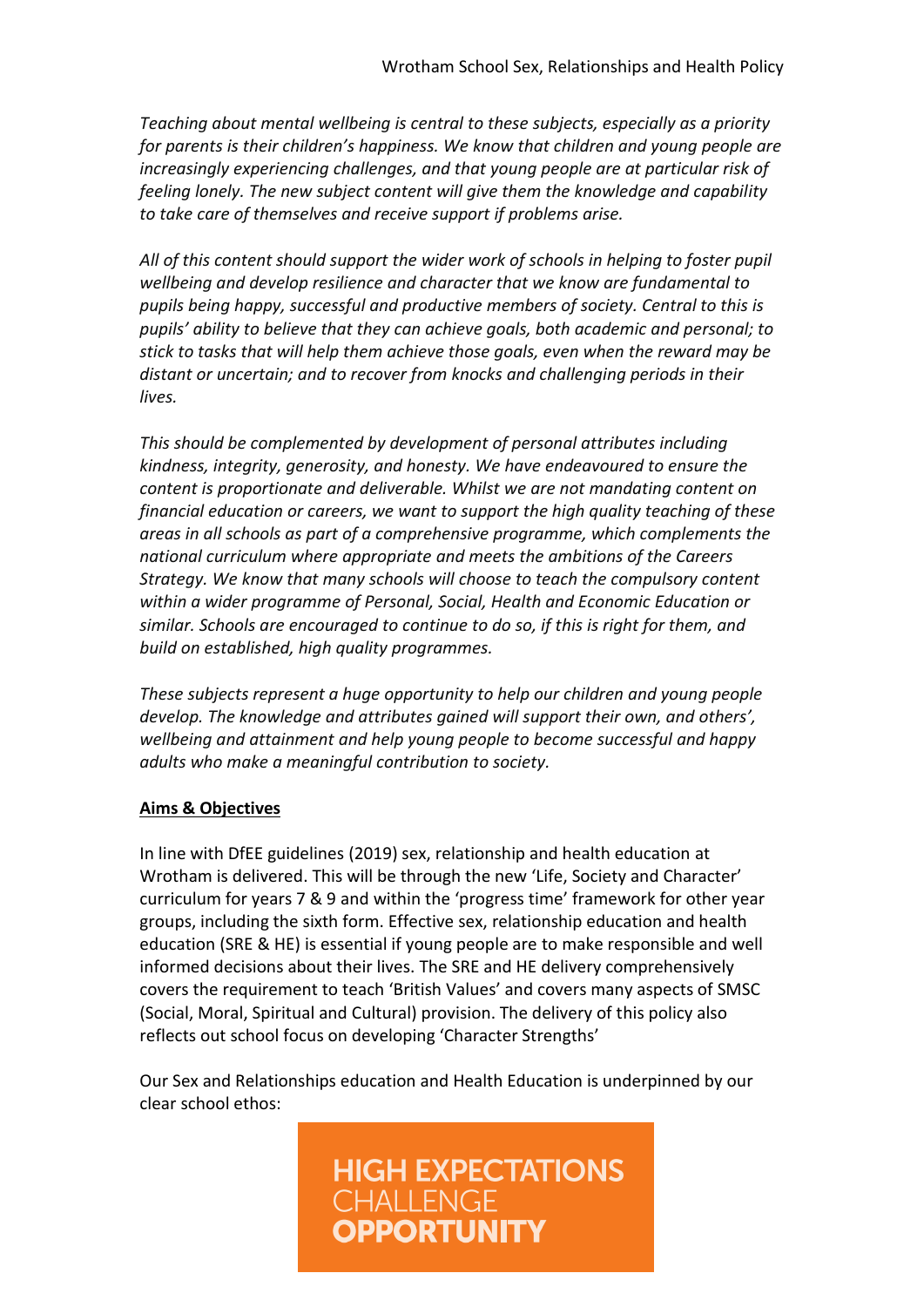The aim of RSE is to give young people the information they need to help them develop healthy, nurturing relationships of all kinds, not just intimate relationships. It will enable them to know what a healthy relationship looks like and what makes a good friend, a good colleague and a successful marriage or other type of committed relationship. It will also cover contraception, developing intimate relationships and resisting pressure to have sex (and not applying pressure). It will teach what is acceptable and unacceptable behaviour in relationships. This will help pupils understand the positive effects that good relationships have on their mental wellbeing, identify when relationships are not right and understand how such situations can be managed.

SRHE aims to provide pupils with lifelong learning about physical, moral and emotional development and build their respect for themselves and others. We will help students to live confident, healthy and independent lives. Teaching in this area is sensitive as not to stigmatise children on the basis of their home circumstances. SRE is also about the teaching of sex, sexuality, sexual health and work to prevent and remove prejudice and where to obtain appropriate advice on sexual health. It is not about the promotion of sexual orientation or sexual activity.

RSE does not encourage early sexual experimentation. It will teach young people to understand human sexuality and to respect themselves and others. It enables young people to mature, build their confidence and self-esteem and understand the reasons for delaying sexual activity. We support all of our students to develop ideas that will support them throughout life, to develop safe, fulfilling and healthy sexual relationships, at the appropriate time. Knowledge about safer sex and sexual health remains important to ensure that young people are equipped to make safe, informed and healthy choices as they progress through adult life. Safer sex and sexual health lessons will be delivered in a non-judgemental, factual way and allow our students to ask questions in a safe environment. There will be clear ground rules explained and sensitive discussion will be supported by the use of question boxes to allow pupils to raise issues anonymously. Wrotham staff will be supported in all aspects of the SRE and HE delivery to deliver this confidently and clearly.

Following on from their education at primary school, alongside being taught about intimate relationships, pupils should also be taught about family relationships, friendships and other kinds of relationships that are an equally important part of becoming a successful and happy adult. We want students to recognise healthy relationships and those that are distorted, toxic or harmful. This will link very closely with our work in Health Education. Our students will be empowered to identify healthy and unhealthy relationships and the effects that this can have on mental health and wellbeing.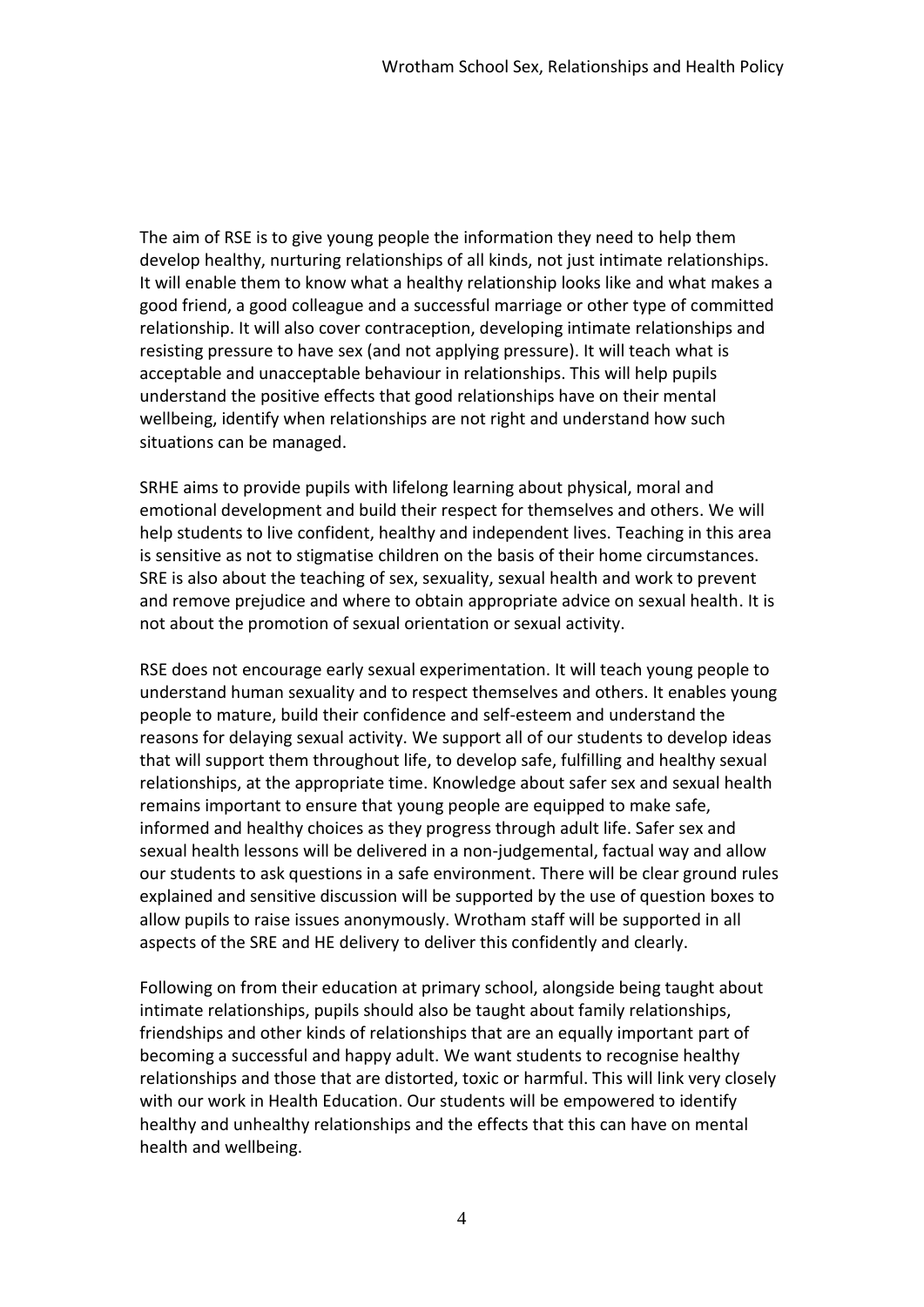Wrotham School students will be taught the facts about the law and sex, sexuality and gender. We will make explicit reference to the Equality Act and are committed to providing sex, relationship and health education in an inclusive way, as out students develop their identities and sexuality. Sexual orientation and gender identity and all LGBT+ issues will be explored sensitively and in a clear, inclusive and respectful manner. We understand that young people may be discovering or understanding their sexual orientation or gender identity and we are clear in our ethos that all students can expect respect and support in an inclusive environment. All stable and healthy relationships will be discussed and given equal status and respect, including same sex relationships.

Relationships Education and Health Education will be set within Wrotham Schools' Character Education programme. We focus on developing good character and strong personal character strengths and attributes. The 10 character strengths are:



At Wrotham School we prioritise the development of good character as it equips our students and staff with the tools required to make good decisions at school and beyond, so that they may do good in the world. In addition, we believe that a focus in developing character strengths through spiritual, moral, social and cultural opportunities leads to the effective personal development of well-rounded individuals, and embeds British values into the culture of our school.

Each year will have three distinct character strength foci, underpinned by the key character strength of respect. At the end of year 11 all students will have had the opportunity to develop and evidence skills and attributes of all ten. This Character focus will be a key underpinning of our work in SRE and HE.

At Wrotham we provide a programme of SRE and HE in consultation with the Science and PE/Sport curriculum set out by Wrotham School and the wider British Values and SMSC framework and provision at Wrotham School.

We recognise and respect that there will be a range of opinions regarding RSE. Our guide and fundamental principle is the law. We will teach out students factually and in line with the applicable laws so that Wrotham school students understand their rights and responsibilities as citizen, with an appreciation and respect for a range of perspectives and, within the law, should be well equipped to make decisions for themselves about how to live their own lives, whilst respecting the right of others to make their own decisions and hold their own beliefs. Key aspects of the law relating to sex will be taught include: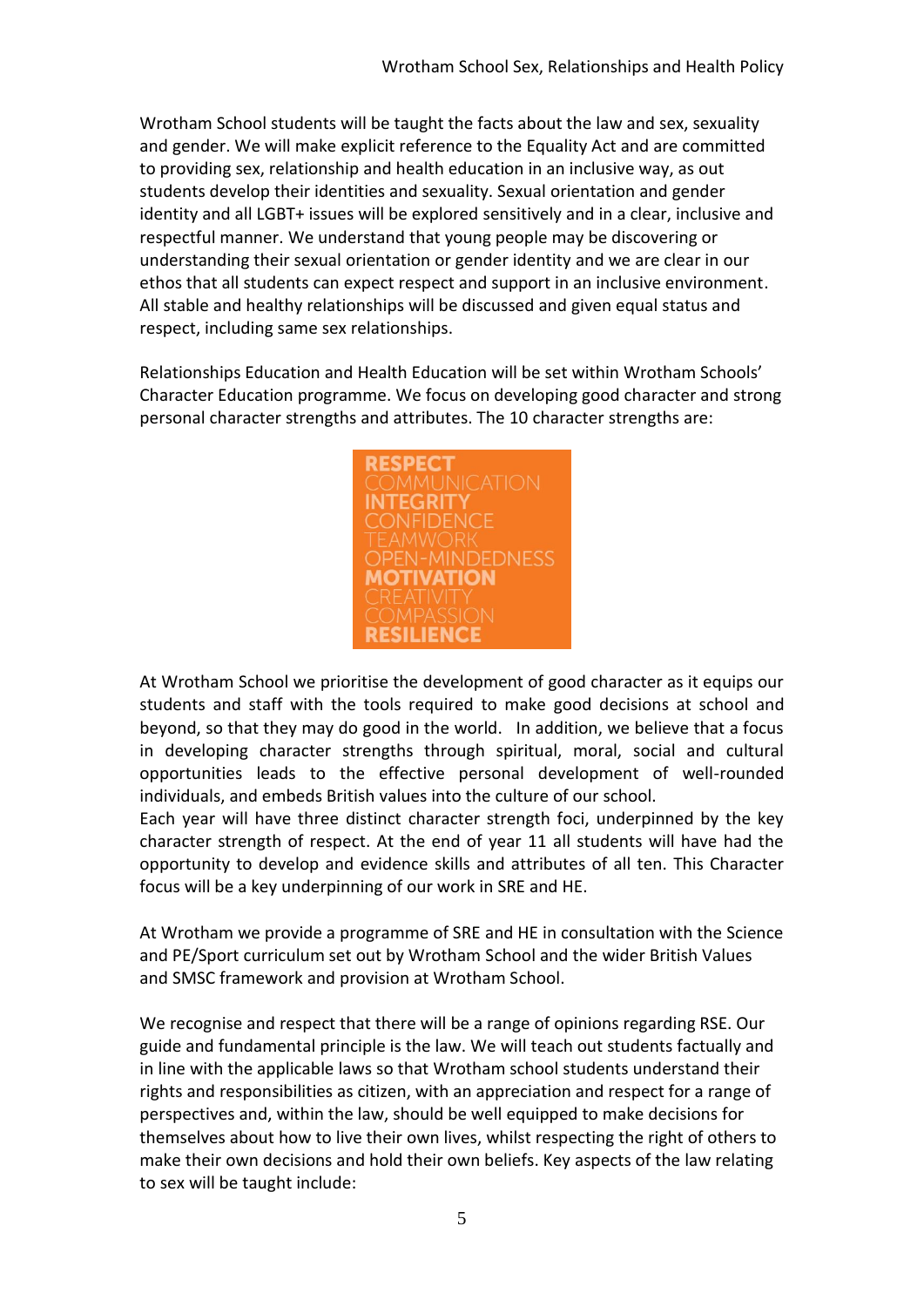- The age of consent;
- What consent is and is not;
- The definitions and recognition of rape, sexual assault and harassment, and;
- Choices permitted by the law around pregnancy.

Grooming, sexual exploitation and domestic abuse, including coercive and controlling behaviour, will be addressed sensitively and clearly. We will address the physical and emotional damage caused by female genital mutilation (FGM). Our students will also be taught where to find support and they will be taught that it is a criminal offence to perform or assist in the performance of FGM or fail to protect a person for whom you are responsible from FGM. As well as addressing this in the context of the law, our students will be given support to recognise when relationships (including family relationships) are unhealthy or abusive (including the unacceptability of neglect, emotional, sexual and physical abuse and violence, including honour-based violence and forced marriage) and we will provide strategies and support to manage this or access support for oneself or others at risk. Wrotham School has a strong pastoral support and safeguarding team and are mindful that for pupils who are or have experienced unhealthy or unsafe relationships at home or socially, our school may have a particularly important role in being a place of consistency and safety where they can easily speak to trusted adults, report problems and find support.

# **Internet safety**

Wrotham School students will be taught the rules and principles for keeping safe online. This will include how to recognise risks, harmful content and contact, and how and to whom to report issues.

Our pupils should have a strong understanding of how data is generated, collected, shared and used online, for example, how personal data is captured on social media or understanding the way that businesses may exploit the data available to them. Definitions of terms 'Personal Data', 'Sensitive Personal Data' and 'Special Category Data', as per DPA 2018 will be given. This is particularly important when considering current affairs or news that will have been seen only via social media for some of our students.

Some pupils are also exposed to harmful behaviours online, and via other forms of media, which may normalise violent sexual behaviours. Our focus on healthy relationships and broader Relationships Education can help young people understand acceptable behaviours in relationships.

We will also teach our students about positive online role models and unhealthy online behaviours in relation to body positivity and self-esteem and self-respect. The role of social media on mental health, understanding the negative influence of certain platforms and appropriate time spent online will also be covered.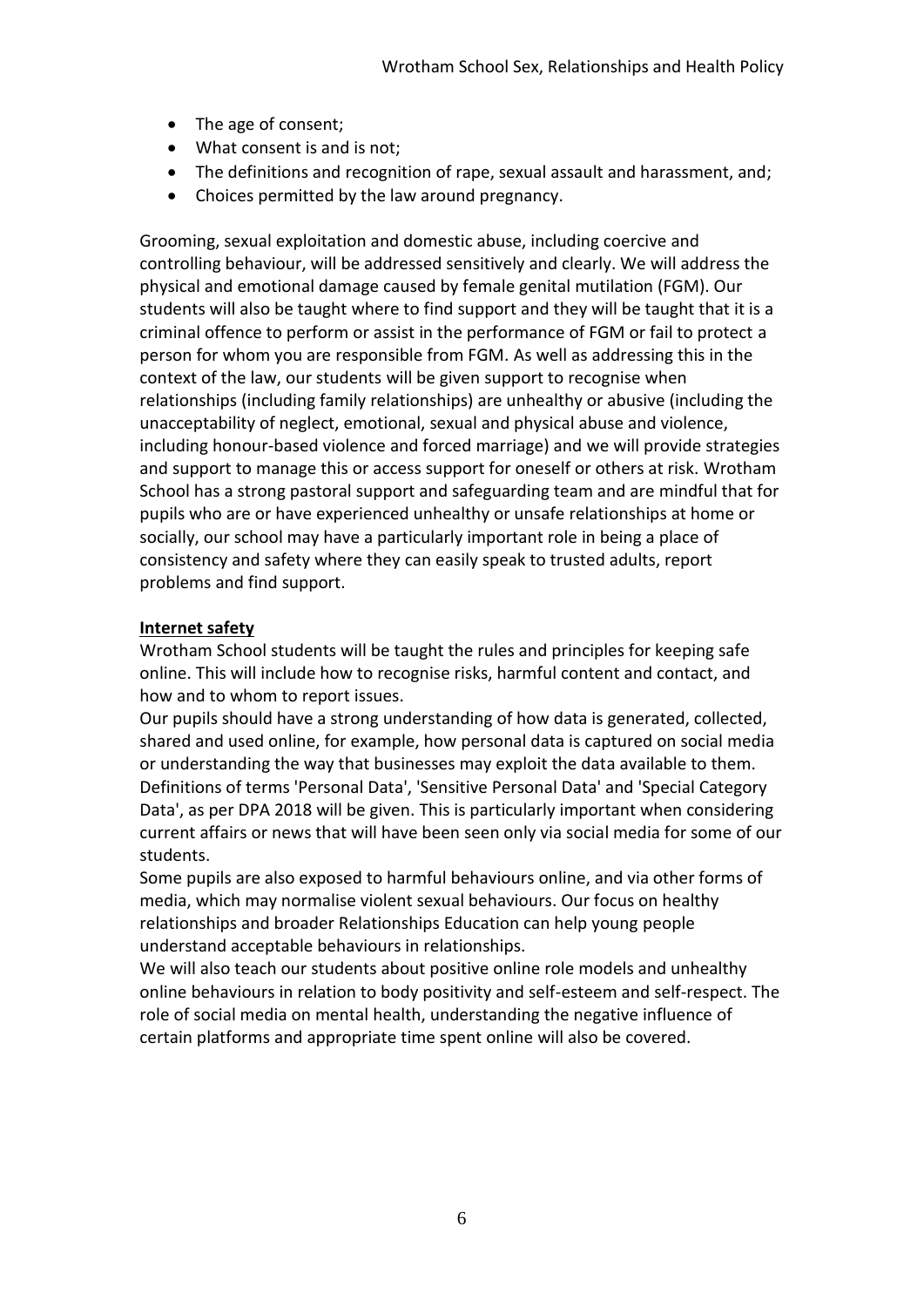For Sex and relationship education, by the end of year 11 (and also covered in our Sixth Form) in Wrotham School our students will have been taught:

\*Areas that are in **bold** font are areas of the law and our pupils will be made aware of the relevant legal provisions when relevant topics are being taught\*:

| <b>Families</b>                     | • that there are different types of         |
|-------------------------------------|---------------------------------------------|
|                                     | committed, stable relationships.            |
|                                     | • how these relationships might             |
|                                     | contribute to human happiness and           |
|                                     | their importance for bringing up            |
|                                     | children.                                   |
|                                     | • what marriage is, including their legal   |
|                                     | status e.g. that marriage                   |
|                                     | carries legal rights and protections not    |
|                                     |                                             |
|                                     | available to couples who                    |
|                                     | are cohabiting or who have married, for     |
|                                     | example, in an                              |
|                                     | unregistered religious ceremony.            |
|                                     | • why marriage is an important              |
|                                     | relationship choice for many couples        |
|                                     | and why it must be freely entered into.     |
|                                     | • the characteristics and legal status of   |
|                                     | other types of long-term                    |
|                                     | relationships.                              |
|                                     | • the roles and responsibilities of parents |
|                                     | with respect to raising of                  |
|                                     | children, including the characteristics of  |
|                                     | successful parenting.                       |
|                                     | • how to: determine whether other           |
|                                     | children, adults or sources of              |
|                                     | information are trustworthy: judge when     |
|                                     | a family, friend, intimate                  |
|                                     | or other relationship is unsafe (and to     |
|                                     | recognise this in others'                   |
|                                     | relationships); and, how to seek help or    |
|                                     | advice, including reporting                 |
|                                     | concerns about others, if needed.           |
| Respectful relationships, including | • the characteristics of positive and       |
| friendships                         | healthy friendships (in all                 |
|                                     | contexts, including online) including:      |
|                                     | trust, respect, honesty,                    |
|                                     | kindness, generosity, boundaries,           |
|                                     | privacy, consent and the                    |
|                                     |                                             |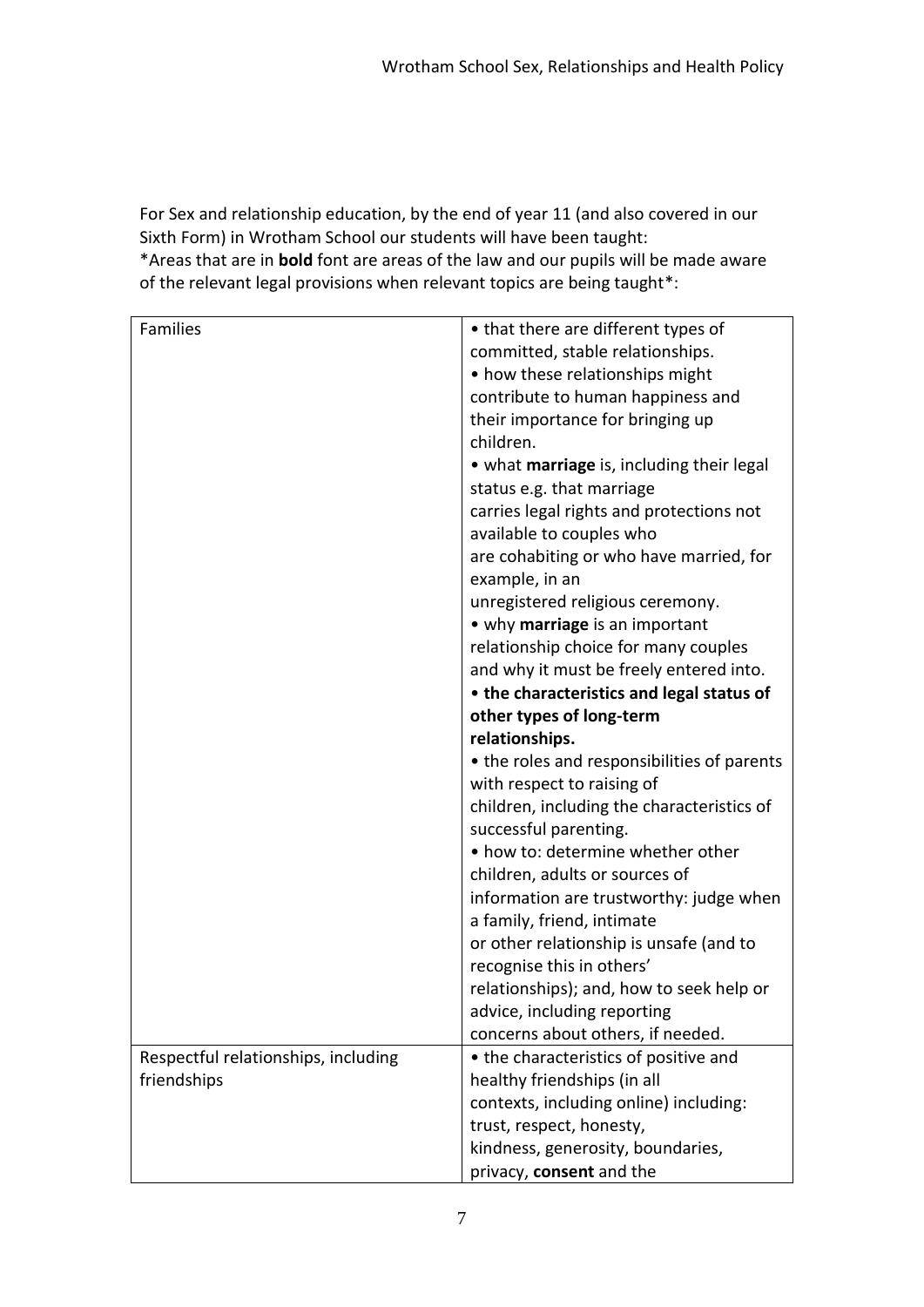|                  | management of conflict, reconciliation     |
|------------------|--------------------------------------------|
|                  | and ending relationships.                  |
|                  | This includes different (non-sexual) types |
|                  | of relationship.                           |
|                  | • practical steps they can take in a range |
|                  | of different contexts to                   |
|                  | improve or support respectful              |
|                  | relationships.                             |
|                  | • how stereotypes, in particular           |
|                  | stereotypes based on sex, gender,          |
|                  | race, religion, sexual orientation or      |
|                  | disability, can cause damage               |
|                  | (e.g. how they might normalise non-        |
|                  | consensual behaviour or                    |
|                  | encourage prejudice).                      |
|                  | • that in school and in wider society they |
|                  | can expect to be treated                   |
|                  | with respect by others, and that in turn   |
|                  | they should show due                       |
|                  | respect to others, including people in     |
|                  | positions of authority and                 |
|                  | due tolerance of other people's beliefs.   |
|                  | • about different types of bullying        |
|                  |                                            |
|                  | (including cyberbullying), the             |
|                  | impact of bullying, responsibilities of    |
|                  | bystanders to report bullying              |
|                  | and how and where to get help.             |
|                  | • that some types of behaviour within      |
|                  | relationships are criminal,                |
|                  | including violent behaviour and coercive   |
|                  | control.                                   |
|                  | • what constitutes sexual harassment       |
|                  | and sexual violence and why                |
|                  | these are always unacceptable.             |
|                  | • the legal rights and responsibilities    |
|                  | regarding equality (particularly           |
|                  | with reference to the protected            |
|                  | characteristics as defined in the          |
|                  | Equality Act 2010) and that everyone is    |
|                  | unique and equal.                          |
| Online and media | • their rights, responsibilities and       |
|                  | opportunities online, including that       |
|                  | the same expectations of behaviour         |
|                  | apply in all contexts, including           |
|                  | online. To include Data Subject Rights     |
|                  | (DSRs) under DPA 2018 (aka GDPR)           |
|                  | • about online risks, including that any   |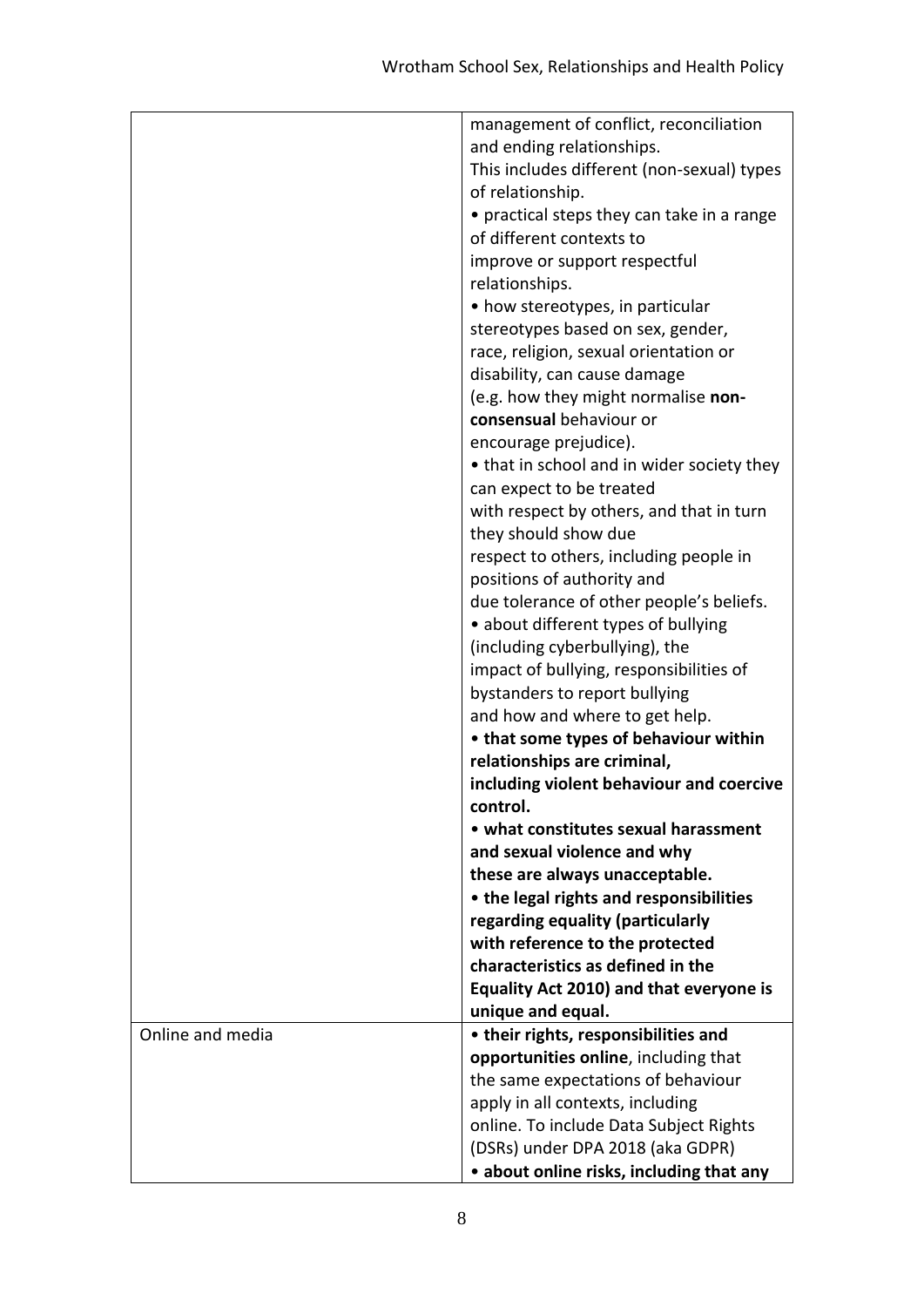|                                    | material someone provides                |
|------------------------------------|------------------------------------------|
|                                    | to another has the potential to be       |
|                                    | shared online and the difficulty         |
|                                    | of removing potentially compromising     |
|                                    | material placed online.                  |
|                                    | • not to provide material to others that |
|                                    | they would not want shared               |
|                                    | further and not to share personal        |
|                                    | material which is sent to them.          |
|                                    |                                          |
|                                    | • what to do and where to get support    |
|                                    | to report material or manage             |
|                                    | issues online.                           |
|                                    | • the impact of viewing harmful content. |
|                                    | • that specifically sexually explicit    |
|                                    | material e.g. pornography                |
|                                    | presents a distorted picture of sexual   |
|                                    | behaviours, can damage the               |
|                                    | way people see themselves in relation to |
|                                    | others and negatively                    |
|                                    | affect how they behave towards sexual    |
|                                    | partners.                                |
|                                    | • that sharing and viewing indecent      |
|                                    | images of children (including            |
|                                    | those created by children) is a criminal |
|                                    | offence which carries                    |
|                                    | severe penalties including jail.         |
|                                    | • how information and data is            |
|                                    | generated, collected, shared and         |
|                                    | used online.                             |
| Being safe                         | • the concepts of, and laws relating to, |
|                                    | sexual consent, sexual                   |
|                                    | exploitation, abuse, grooming, coercion, |
|                                    | harassment, rape,                        |
|                                    | domestic abuse, forced marriage,         |
|                                    | honour-based violence and                |
|                                    | FGM, and how these can affect current    |
|                                    | and future relationships.                |
|                                    | • how people can actively communicate    |
|                                    | and recognise consent from               |
|                                    | others, including sexual consent, and    |
|                                    | how and when consent can                 |
|                                    | be withdrawn (in all contexts, including |
|                                    | online).                                 |
|                                    | • how to recognise the characteristics   |
| Intimate and sexual relationships, |                                          |
| including sexual health            | and positive aspects of                  |
|                                    | healthy one-to-one intimate              |
|                                    | relationships, which include mutual      |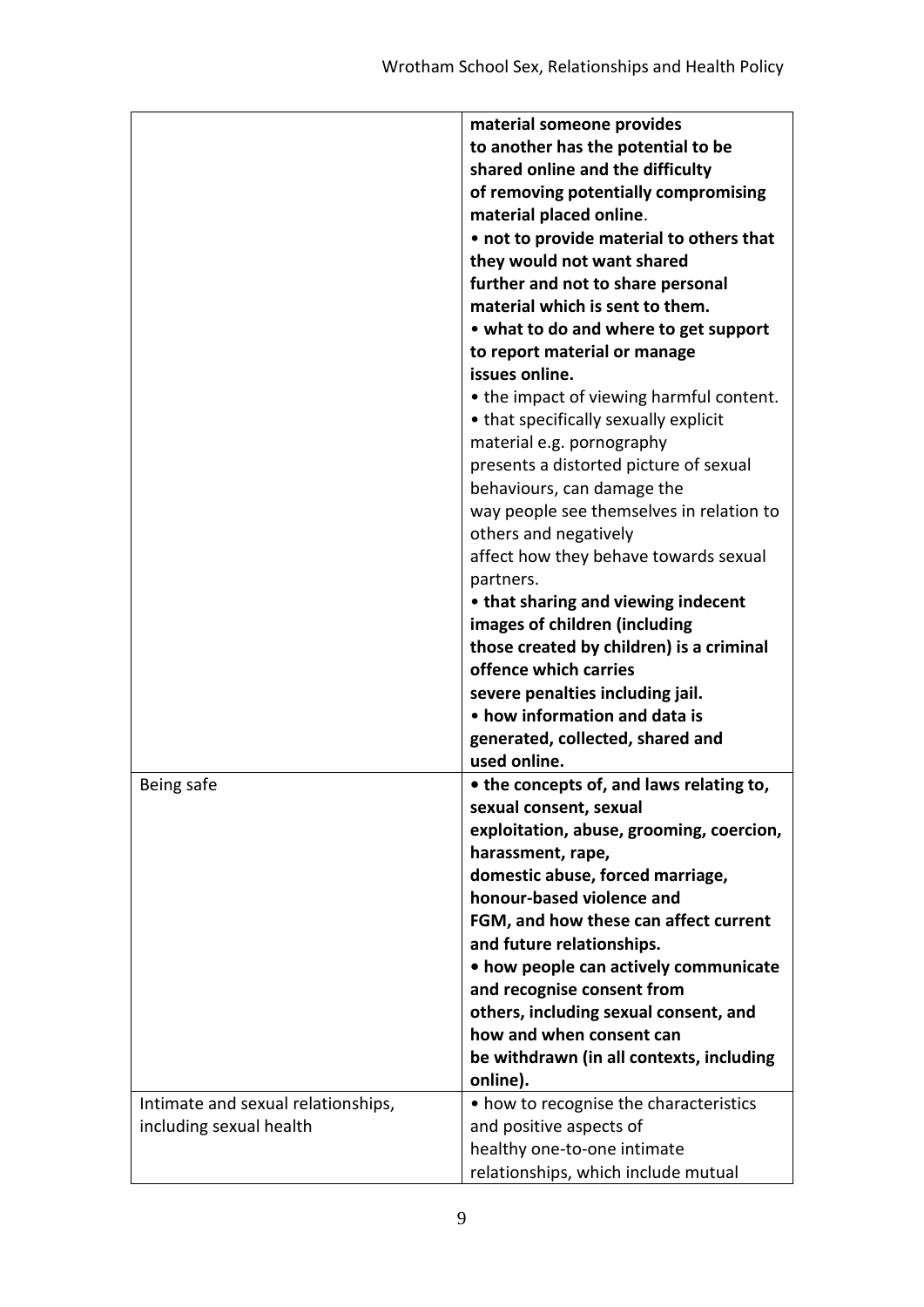| respect, consent, loyalty, trust, shared   |
|--------------------------------------------|
| interests and outlook, sex                 |
| and friendship.                            |
| • that all aspects of health can be        |
| affected by choices they make in           |
| sex and relationships, positively or       |
| negatively, e.g. physical,                 |
| emotional, mental, sexual and              |
| reproductive health and wellbeing.         |
| • the facts about reproductive health,     |
| including fertility, and the               |
| potential impact of lifestyle on fertility |
| for men and women and                      |
| menopause.                                 |
| • that there are a range of strategies for |
| identifying and managing                   |
| sexual pressure, including understanding   |
| peer pressure, resisting                   |
| pressure and not pressurising others.      |
| • that they have a choice to delay sex or  |
| to enjoy intimacy without                  |
| sex.                                       |
| • the facts about the full range of        |
| contraceptive choices, efficacy            |
| and options available.                     |
| • the facts around pregnancy including     |
| miscarriage.                               |
| • that there are choices in relation to    |
| pregnancy (with medically and              |
| legally accurate, impartial information    |
| on all options, including                  |
| keeping the baby, adoption, abortion       |
| and where to get further                   |
| help).                                     |
| • how the different sexually transmitted   |
| infections (STIs), including               |
| HIV/AIDs, are transmitted, how risk can    |
| be reduced through safer                   |
| sex (including through condom use) and     |
| the importance of and                      |
| facts about testing.                       |
| • about the prevalence of some STIs, the   |
| impact they can have on                    |
| those who contract them and key facts      |
| about treatment.                           |
| • how the use of alcohol and drugs can     |
| lead to risky sexual                       |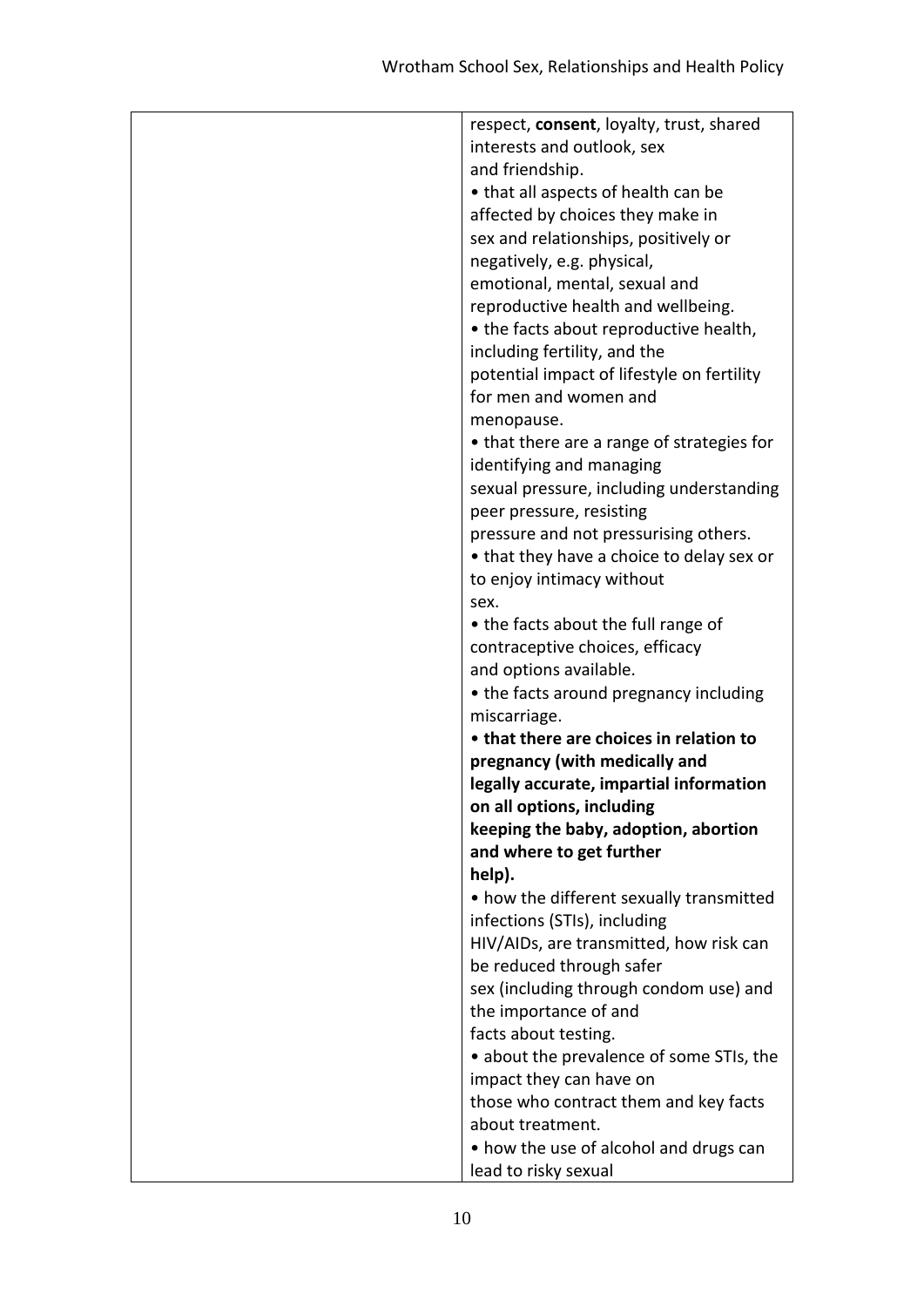| behaviour.<br>• how to get further advice, including<br>how and where to access |
|---------------------------------------------------------------------------------|
| confidential sexual and reproductive                                            |
| health advice and treatment.                                                    |

# **HEALTH EDUCATION:**

At Wrotham School we will teach students about physical and mental health, knowing that this will provide them with the information and skills they need to make good decisions about their own health and wellbeing. Our students will be able to recognise what is healthy and what is an issue and know how to seek support as early as possible from appropriate sources.

Wrotham School students will know that physical health and mental wellbeing are interlinked, and the importance of good physical health as it contributes to good mental wellbeing, and vice versa.

We will work to promote pupils' self-control and ability to self-regulate, and provide strategies for doing so. Wrotham school students will become confident in their ability to set high expectations and develop resilience even when they encounter setbacks or when their goals are distant, and to respond calmly and rationally to setbacks and challenges. We know that by developing these good character strengths has a positive impact on outcomes in relation to health, behaviour and attainment.

We will continue to be pro-active in reducing stigma attached to health issues, in particular those to do with mental wellbeing. We will promote a positive, nonjudgemental atmosphere and safe spaces to explore issues that encourage openmindedness – another core character strength. This means our students will feel confident and safe to seek support or ask questions, without fear of judgement or consequence.

As part of every students' health education at Wrotham School they will learn about puberty including menstruation, and this will be covered early enough (as possible) before onset. We will make no gender assumptions nor will this education be gender specific. This ensures all students are prepared for any changes they or their peers may experience. We also have arrangements in school to provide menstrual products should they be needed or requested, as we know to be the case.

We will deliver health education positively and inclusively, with a focus on using appropriate and positive language. Pupils will be experiencing change in their bodies and their emotions and we will develop language that empowers our students to talk about their bodies, health and emotions in an open-minded way, understanding why using out-dated, damaging or pejorative terms can be detrimental. Language expectations are the same for staff and students. This knowledge should enable pupils to understand where normal variations in emotions and physical complaints end and health and wellbeing issues begin.

We will teach about self-care, the benefits of physical activity and time spent outdoors. This will be linked to information on the benefits of sufficient sleep, good nutrition and strategies for building resilience. Our pupils will explore the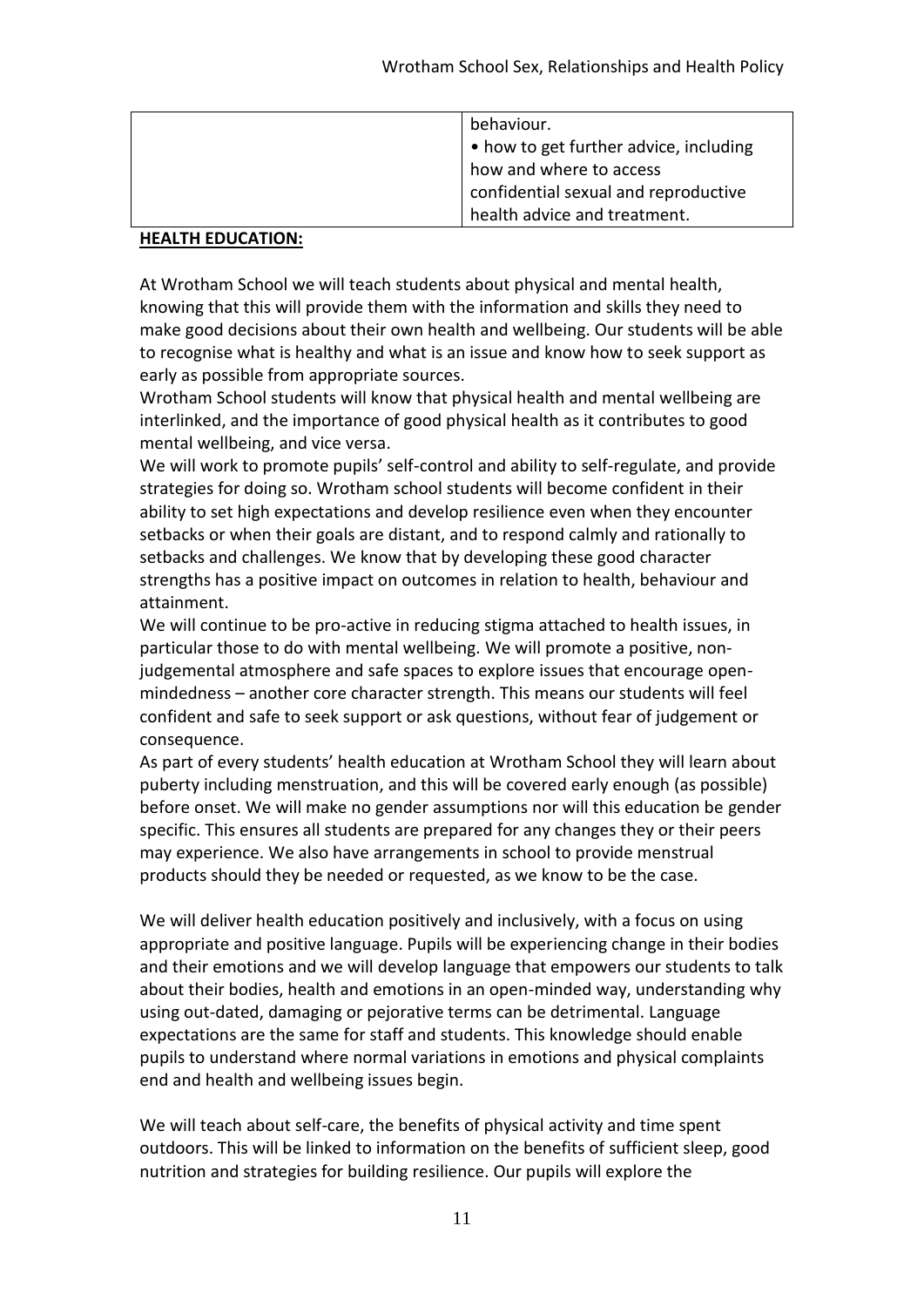contribution that hobbies, interests and participation in their own communities can make to overall wellbeing. Wrotham students will develop and understanding that humans are social beings and that outward-facing activity, especially that with a service focus (for example, work, volunteering and participation in organisations such as the scouts or the girl guiding movements, the National Citizen Service or the Duke of Edinburgh Award) are beneficial for wellbeing. This links closely with our wider work on character strength development and wider school participation, leading to happy and successful students in school and beyond. We will also explore mind-sets and activities that can lead to loneliness or a disconnection from society. We will promote active participation and the fostering of healthy companionships and relationships. We will also signpost and offer support for any student that needs it.

We will also teach our students about navigating the risks that they may face and any problems or challenges. We will provide factual information about significant mental and physical conditions that seriously impact health that our students may have personally experienced or members of their family or community are experiencing. We will teach our students about alcohol and drugs and their legal rights and responsibilities.

We will also cover positive use of the internet, time spent online, navigating social media, online gaming and forums.

All of this teaching will be done with sensitivity to any adverse childhood experiences and we are mindful of how these lessons may affect how a student experiences the lesson or subject matter. Teachers will also be aware of who may need more support and will work with our safeguarding and pastoral teams to actively signpost and refer.

Our pupils themselves will continue to be taught how to recognise the need for help, not only with themselves, but in others too.

| Mental wellbeing | • how to talk about their emotions        |
|------------------|-------------------------------------------|
|                  | accurately and sensitively, using         |
|                  | appropriate vocabulary.                   |
|                  | • that happiness is linked to being       |
|                  | connected to others.                      |
|                  | • how to recognise the early signs of     |
|                  | mental wellbeing concerns.                |
|                  | • common types of mental ill health (e.g. |
|                  | anxiety and depression).                  |
|                  | • how to critically evaluate when         |
|                  | something they do or are involved         |
|                  | in has a positive or negative effect on   |
|                  | their own or others' mental               |
|                  | health.                                   |
|                  | • the benefits and importance of physical |
|                  | exercise, time outdoors,                  |
|                  | community participation and voluntary     |

By the end of their time at Wrotham School students will have been taught: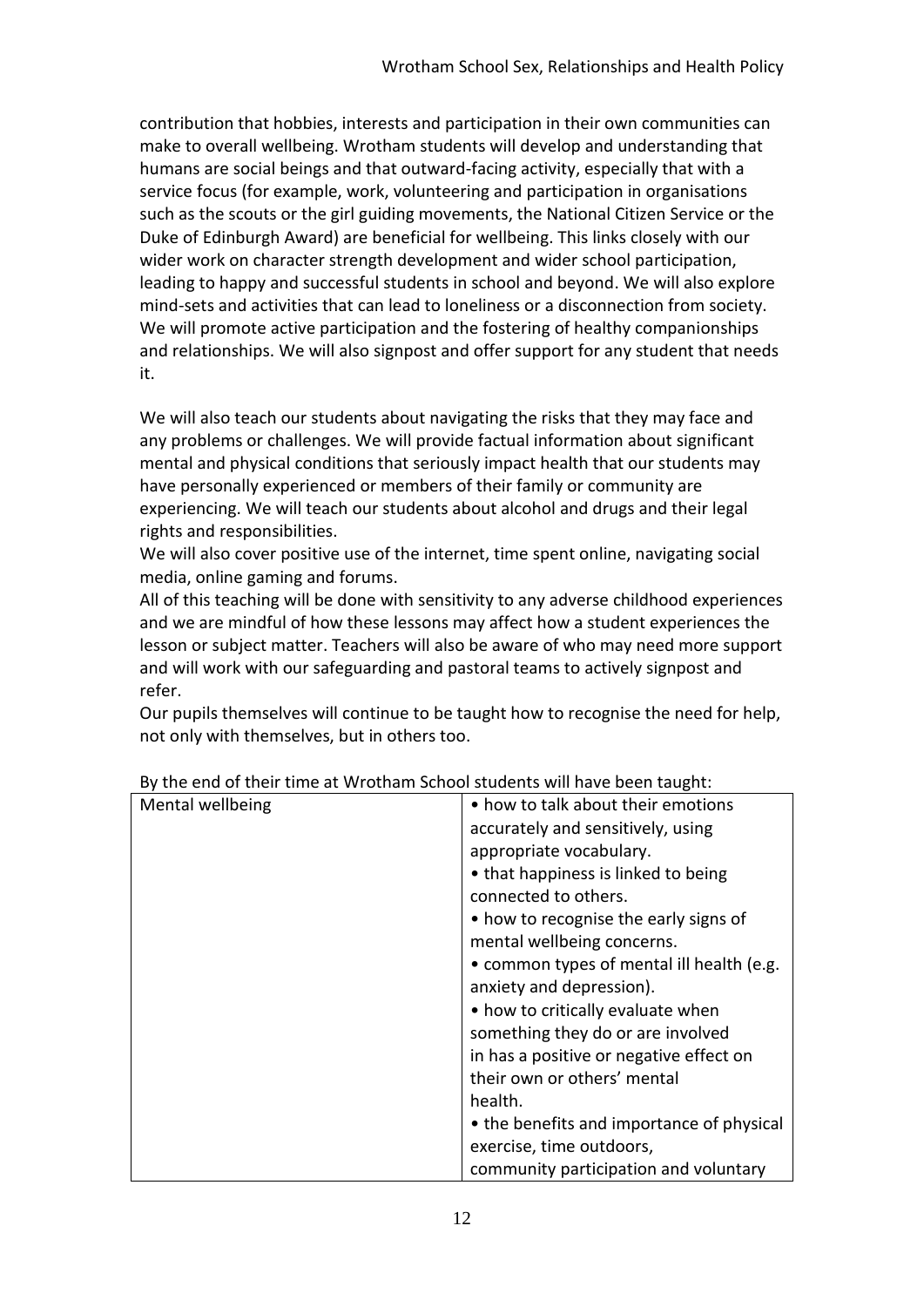|                             | and service-based                            |
|-----------------------------|----------------------------------------------|
|                             | activities on mental wellbeing and           |
|                             | happiness.                                   |
| Internet safety and harms   | • the similarities and differences           |
|                             | between the online world and the             |
|                             | physical world, including: the impact of     |
|                             | unhealthy or obsessive                       |
|                             | comparison with others online (including     |
|                             | through setting                              |
|                             | unrealistic expectations for body image),    |
|                             | how people may curate                        |
|                             | a specific image of their life online, over- |
|                             | reliance on online                           |
|                             | relationships including social media, the    |
|                             | risks related to online                      |
|                             | gambling including the accumulation of       |
|                             | debt, how advertising and information is     |
|                             | targeted at them and how to be a             |
|                             | discerning                                   |
|                             | consumer of information online.              |
|                             | • how to identify harmful behaviours         |
|                             | online (including bullying,                  |
|                             | abuse or harassment) and how to report,      |
|                             | or find support, if they                     |
|                             | have been affected by those behaviours.      |
| Physical health and fitness | • the positive associations between          |
|                             | physical activity and promotion              |
|                             | of mental wellbeing, including as an         |
|                             | approach to combat stress.                   |
|                             | • the characteristics and evidence of        |
|                             | what constitutes a healthy                   |
|                             | lifestyle, maintaining a healthy weight,     |
|                             | including the links between                  |
|                             | an inactive lifestyle and ill health,        |
|                             | including cancer and cardiovascular ill-     |
|                             | health.                                      |
|                             | • about the science relating to blood,       |
|                             | organ and stem cell donation.                |
| Healthy eating              | • how to maintain healthy eating and the     |
|                             | links between a poor diet and health         |
|                             | risks, including tooth decay and cancer.     |
|                             | (eating disorders education requires         |
|                             | specialist training or provision, so any     |
|                             | student requiring that help will be          |
|                             | supported via our MAC team)                  |
| Drugs, alcohol and tobacco  | • the facts about legal and illegal drugs    |
|                             | and their associated risks,                  |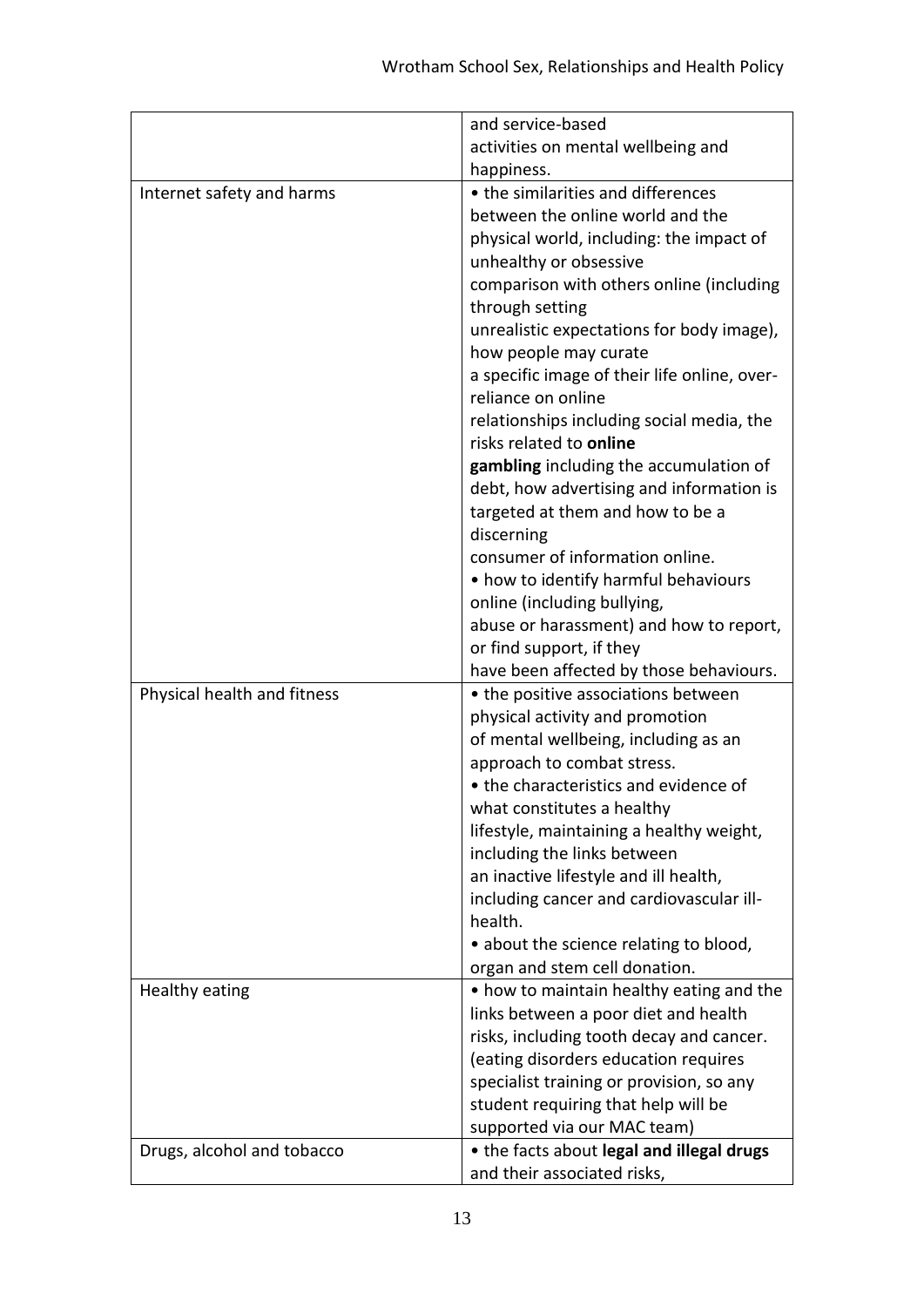|                       | including the link between drug use, and           |
|-----------------------|----------------------------------------------------|
|                       | the associated risks,                              |
|                       | including the link to serious mental               |
|                       | health conditions.                                 |
|                       | • the law relating to the supply and               |
|                       | possession of illegal                              |
|                       | substances.                                        |
|                       | • the physical and psychological risks             |
|                       | associated with alcohol                            |
|                       | consumption and what constitutes low               |
|                       | risk alcohol consumption in                        |
|                       | adulthood.                                         |
|                       | • the physical and psychological                   |
|                       | consequences of addiction,                         |
|                       | including alcohol dependency.                      |
|                       | • awareness of the dangers of drugs                |
|                       | which are prescribed but still                     |
|                       | present serious health risks.                      |
|                       | • the facts about the harms from                   |
|                       | smoking tobacco (particularly the                  |
|                       | link to lung cancer), the benefits of              |
|                       | quitting and how to access                         |
|                       | support to do so.                                  |
|                       | <b>County lines, Criminal justice, Equality</b>    |
| Criminal justice      |                                                    |
|                       | Act, FGM, Gangs, Hate crime, knife                 |
|                       | crime, law & consent                               |
| Health and prevention | • about personal hygiene, germs                    |
|                       | including bacteria, viruses, how                   |
|                       | they are spread, treatment and                     |
|                       | prevention of infection, and about                 |
|                       | antibiotics.                                       |
|                       | • about dental health and the benefits of          |
|                       | good oral hygiene and                              |
|                       | dental flossing, including healthy eating          |
|                       | and regular check-ups at                           |
|                       | the dentist.                                       |
|                       | • (year $11/6$ <sup>th</sup> form) the benefits of |
|                       | regular self-examination and                       |
|                       | screening.                                         |
|                       | • the facts and science relating to                |
|                       | immunisation and vaccination.                      |
|                       | • the importance of sufficient good                |
|                       | quality sleep for good health and                  |
|                       | how a lack of sleep can affect weight,             |
|                       | mood and ability to learn.                         |
| Basic first aid       | • basic treatment for common injuries.             |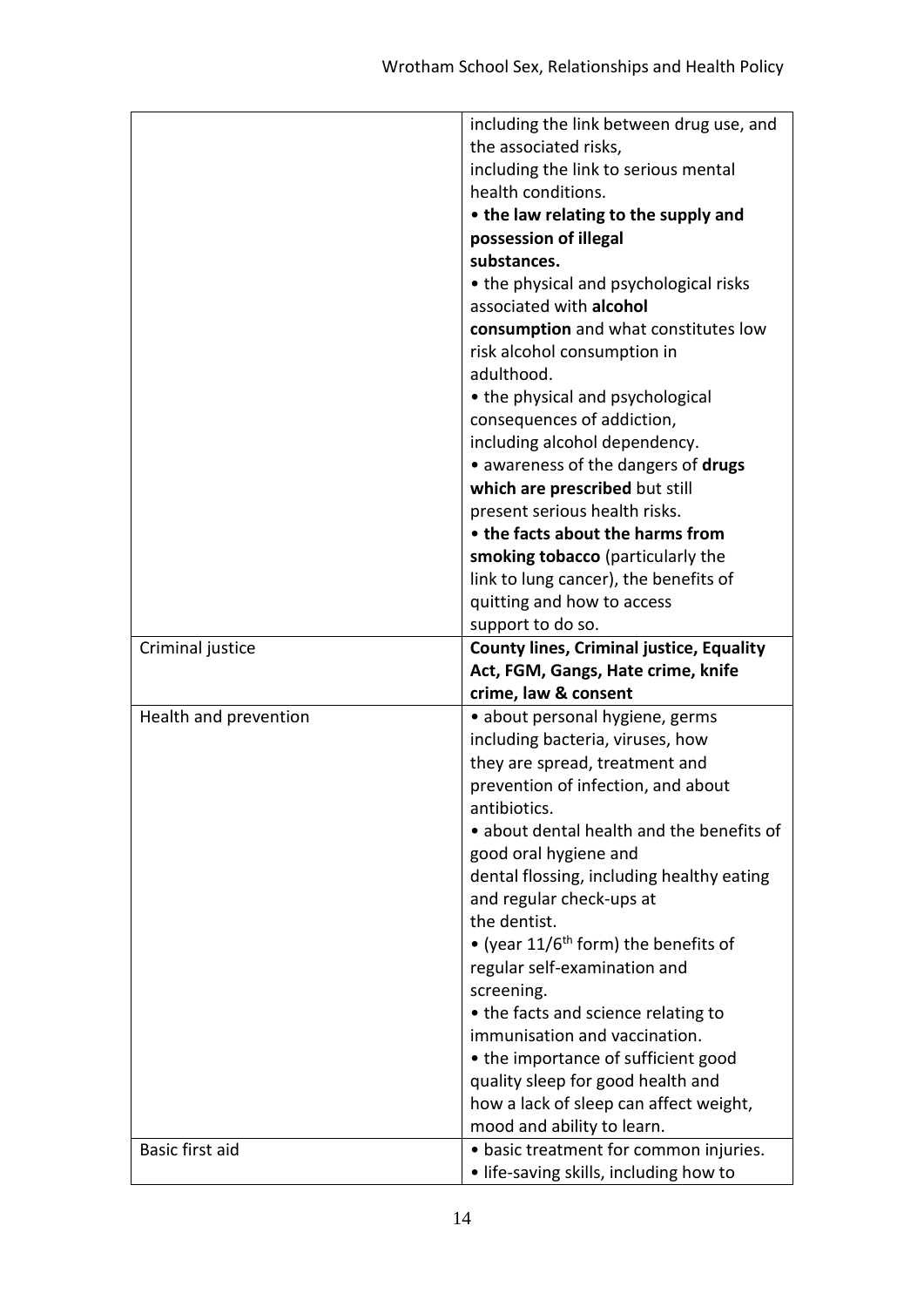|                          | administer CPR.                          |
|--------------------------|------------------------------------------|
|                          | • the purpose of defibrillators and when |
|                          | one might be needed.                     |
| Changing adolescent body | • key facts about puberty, the changing  |
|                          | adolescent body and                      |
|                          | menstrual wellbeing.                     |
|                          | • the main changes which take place in   |
|                          | males and females, and the               |
|                          | implications for emotional and physical  |
|                          | health.                                  |

SRE and HE is delivered in every year group at Wrotham School. In Year 7 and 9 students will have discrete 'Life, society and Character' lessons covering: In year 7:

- British Values (democracy, rule of law, liberty, tolerance and mutual respect)
- Prejudice (Equality Act, privilege and race, racism, LBGT+ , Extremism, knife crime & safety)
- Health (mental and physical health, healthy on-line activity, smoking)
- Personal safety and relationships (internet safety, peer pressure and bullying, healthy relationships & friendships)
- Sex and relationships (puberty, reproductive health, contraception, sexuality, consent and exploitation, FGM and the law)
- First Aid (alcohol, basic life support, bleeding, asthma and allergies, choking and head injuries, CPR, personal safety

In year 9:

- British values and citizenship (Culture and changing attitudes, identity, democracy)
- Criminal justice (County lines, criminal justice, Equality Act, AGM, Gangs, hate crime, knife crime, consent and the law)
- Prejudice (privilege, racism, extremism and prevent, religious tolerance, sexism, homophobia and transphobia)
- Health emotional and physical (Mental health, depression, suicide, bereavement, diet and sleep, body image, domestic violence and abuse)
- Sex and relationships (why have sex?/delaying sex, consent, sexting and pornography, contraception, STI's, healthy and controlling relationships)
- Health and relationships (pregnancy, miscarriage, menopause, fertility treatments, smoking & vaping)

Year 8, 10, 11 and sixth form pupils will have progress time activities planned to meet the SMSC, RSE and HE needs of our students as given in the pastoral learning journeys for each year group. Each student will have a copy of these learning journeys and they are also available on our website. We may also have trained nurses delivering sessions covering contraception, STI's and general sexual health. External agencies may provide a more focussed delivery of one aspect of SRE, as deemed appropriate for the age group. We will also consider the opinions and voices of the students at Wrotham to identify where they perceive a need for further information.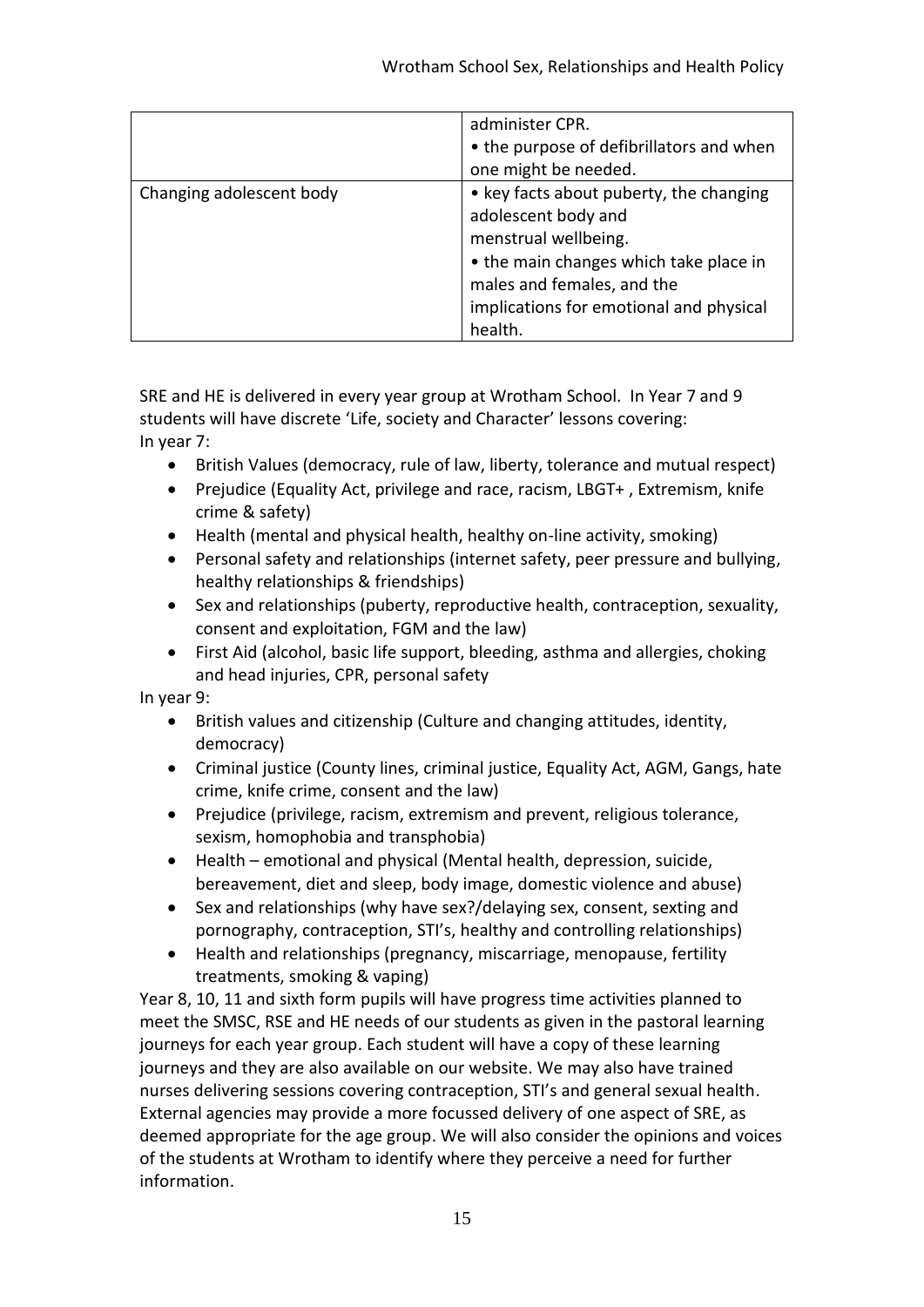We also have a school nurse students can be referred to see.

## **Other Specific and Sensitive Issues**

#### Body Image:

We do not teach about eating disorders in HE because this is a complex issue that requires specialist training and knowledge. Eating disorders are not a body image issue but a control issue. Body image is taught under the remit of self-esteem and healthy lifestyle. We also have new, specific student guidance and workshops on positive body image and healthy lifestyles delivered by our Multi-Agency coordinator.

## **Who will be delivering the lessons:**

Teachers of Wrotham School will be delivering the lessons. We may also invite external specialists or speakers into school to deliver specific areas of SRE or HE provision as deemed suitable by the leadership team who would be subject to the same safeguarding processes and procedures.

## **Language:**

Teachers need to think about the type of vocabulary that is acceptable when talking about various issues in SRE & HE. Language is important in portraying and shaping perceptions and attitudes and it is not neutral or value free. Particular words can exclude and devalue people. At Wrotham we aim to promote good practice in using language in an inclusive way, which shows respect for, and sensitivity towards, all members of our school community. The choice of appropriate words makes an important contribution to the respect of diversity as well as avoiding offence; it is about treating each other with dignity and as equal members of an integrated community.

# **Gender:**

Teachers must avoid reinforcing gender stereotypes in their delivery of HE and SRE and in all other learning and teaching opportunities. Where appropriate, instead of referring to both sexes with words such as he, him, his, use terms that cover both e.g. them/they/theirs. When referring to people in general, instead of saying 'man' or 'mankind', choose neutral alternatives such as 'humanity', 'humans', and 'people'. Instead of terms like 'policeman', which implies that the occupation is exclusively male, use terms like 'police officer' and 'fire-fighter'.

All genders (or any gender identity) are treated equally at Wrotham and sex and relationships education delivers themes and issues that are inclusive, relevant and pertinent to all.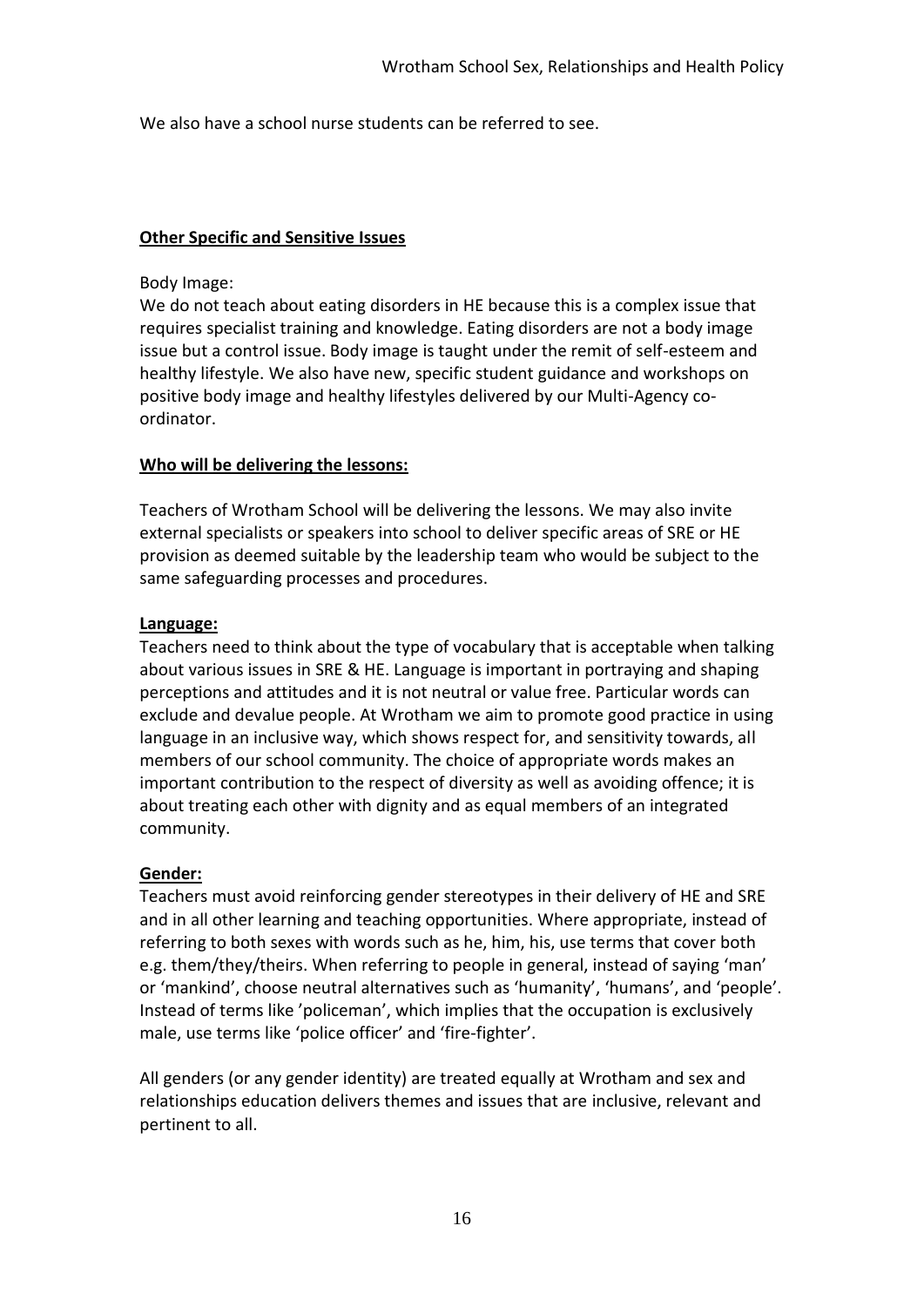Where young people have expressed a preference for a pronoun this is respected and in line with our whole school values of inclusion and respect. (See Whole school values document).

# **Ground Rules for the Learning Environment**

The ground rules have been established to help teachers create a safe environment in which they do not feel embarrassed or anxious about unintended or unexpected questions or comments from pupils. Pupils and teachers are encouraged to come up with their own ground rules at the start of each SRE or HE delivery. The following should be enforced:

- No one (teacher or pupil) will have to answer a personal question;
- No one will be forced to take part in a discussion;
- Only the correct names for body parts will be used;
- Meanings of words will be explained in a sensible and factual way.

Teachers of SRE & HE should avoid embarrassment and protect pupils' privacy by always depersonalising discussions. Role play (if used) is used to help students 'act out' situations. Case studies with invented characters, appropriate videos, and visits to or from theatre groups or specialist providers help pupils to discuss sensitive issues and develop their decision making skills in a safe environment.

# **Dealing with Unexpected Questions**

Teachers are required to establish clear parameters of what is appropriate and inappropriate in a whole class setting. However unexpected comments or questions may arise. Teachers should take the following action:

If a question is too personal, the teacher should remind the pupil of the ground rules. If the pupil needs further support, the teacher can refer her or him to the appropriate person e.g. Assistant Headteacher with responsibility for SMSC, school nurse, Head of Year, Progress Tutor, MAC support for outside agency or service support, helpline or safeguarding referral, if necessary.

If a teacher doesn't know the answer to a question, it is important to acknowledge this and to suggest that the pupil or teacher, or both, research the question later; If the question is too explicit, feels too old for the pupil, or raises concerns about sexual abuse, the teacher should acknowledge it and promise to attend to it later on an individual basis.

Teachers may want to utilise an anonymous question box, where students are encouraged to post questions they want answers to, without having to ask publically. To maintain trust and respect the teacher must remember to talk with the pupil later; and if a teacher is concerned that a pupil is at risk of sexual abuse, they should follow the school's child protection procedures.

# **Provision for SEND students:**

The programme to be delivered will be accessible to all students, and provision will be made to ensure all students can access the material. Further support and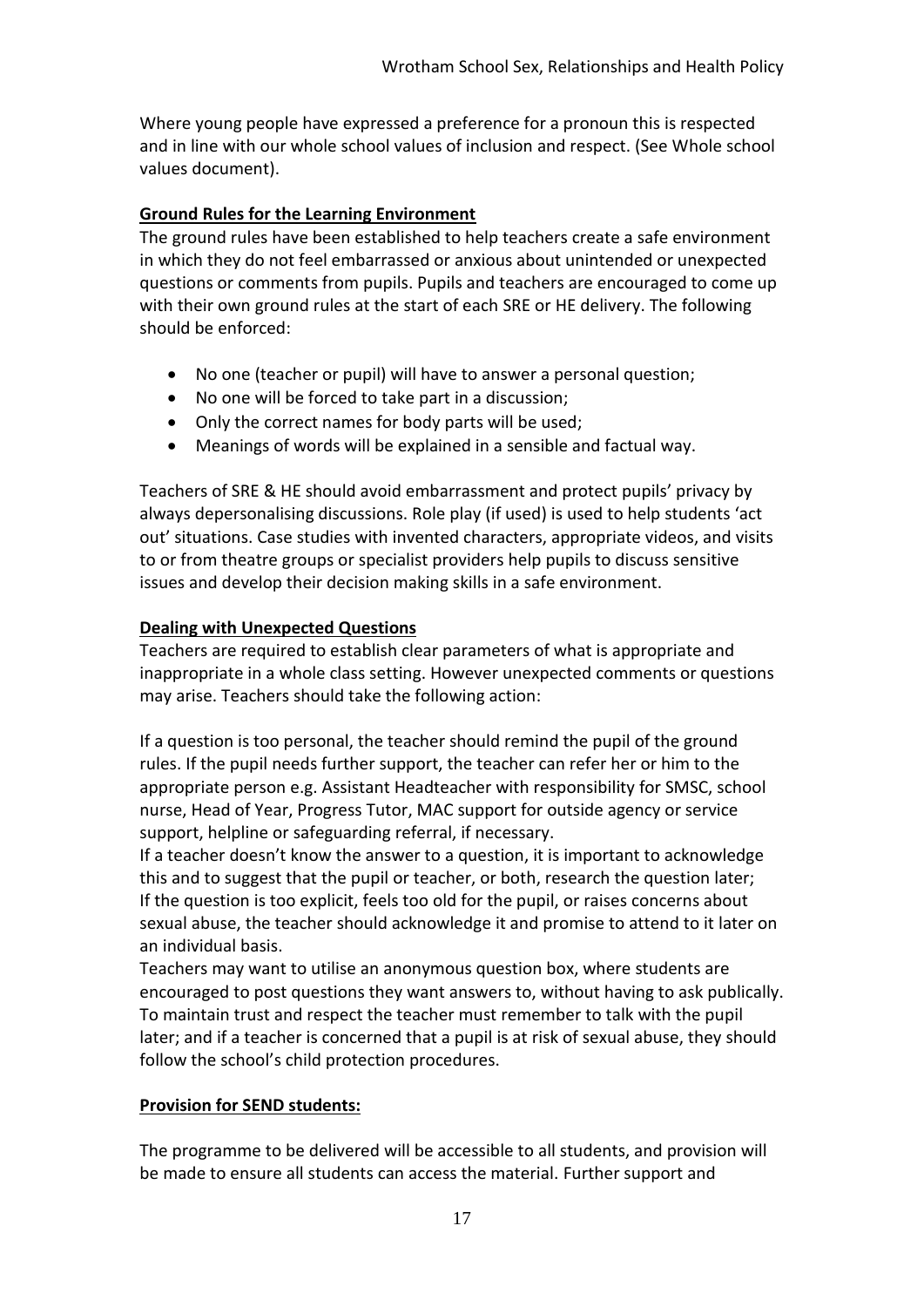teaching will be available either by request from the student, parent or carer or if it is deemed appropriate by the teacher. A parent or carers right to withdraw their child is the same as is given below:

# **Parent/Carer right to withdraw:**

Parents can withdraw their child from sex education, but not relationship or health education. This will be done in writing from the parent or carer to the Headteacher, Mr Cater. Parents have the right to request that their child be withdrawn from some or all of sex education delivered as part of statutory RSE.

Parents have the right to request that their child be withdrawn from some or all of sex education delivered as part of statutory RSE.

Before granting any such request we would request that the parent or carer discusses this with the head teacher and, as appropriate, with the child to ensure that their wishes are understood and to clarify the nature and purpose of the curriculum.

We will discuss with parents the benefits of receiving this important education and any detrimental effects that withdrawal might have on the child. This could include any social and emotional effects of being excluded, as well as the likelihood of the child hearing their peers' version of what was said in the classes, rather than what was directly said by the teacher (although the detrimental effects may be mitigated if the parents propose to deliver sex education to their child at home instead). Once those discussions have taken place, except in exceptional circumstances, the school will respect the parents' request to withdraw the child, up to and until three terms before the child turns 16. After that point, if the child wishes to receive sex education rather than be withdrawn, the school should make arrangements to provide the child with sex education during one of those terms. We will document such requests on our school database.

# **GDPR**

All practice, data and information will be treated in adherence to the Schools' GDPR policy.

See GDPR policy.

# **Training (for staff)**

SRE and HE is a statutory requirement and it is vital that up to date and accurate information is delivered. Training for teaching and support staff will be given to confidently deliver these resources.

SRE and HE provision, planning and delivery involves the DSL and all staff know how to report any safeguarding concerns to the DSL.

# **Working with the Wider Community**